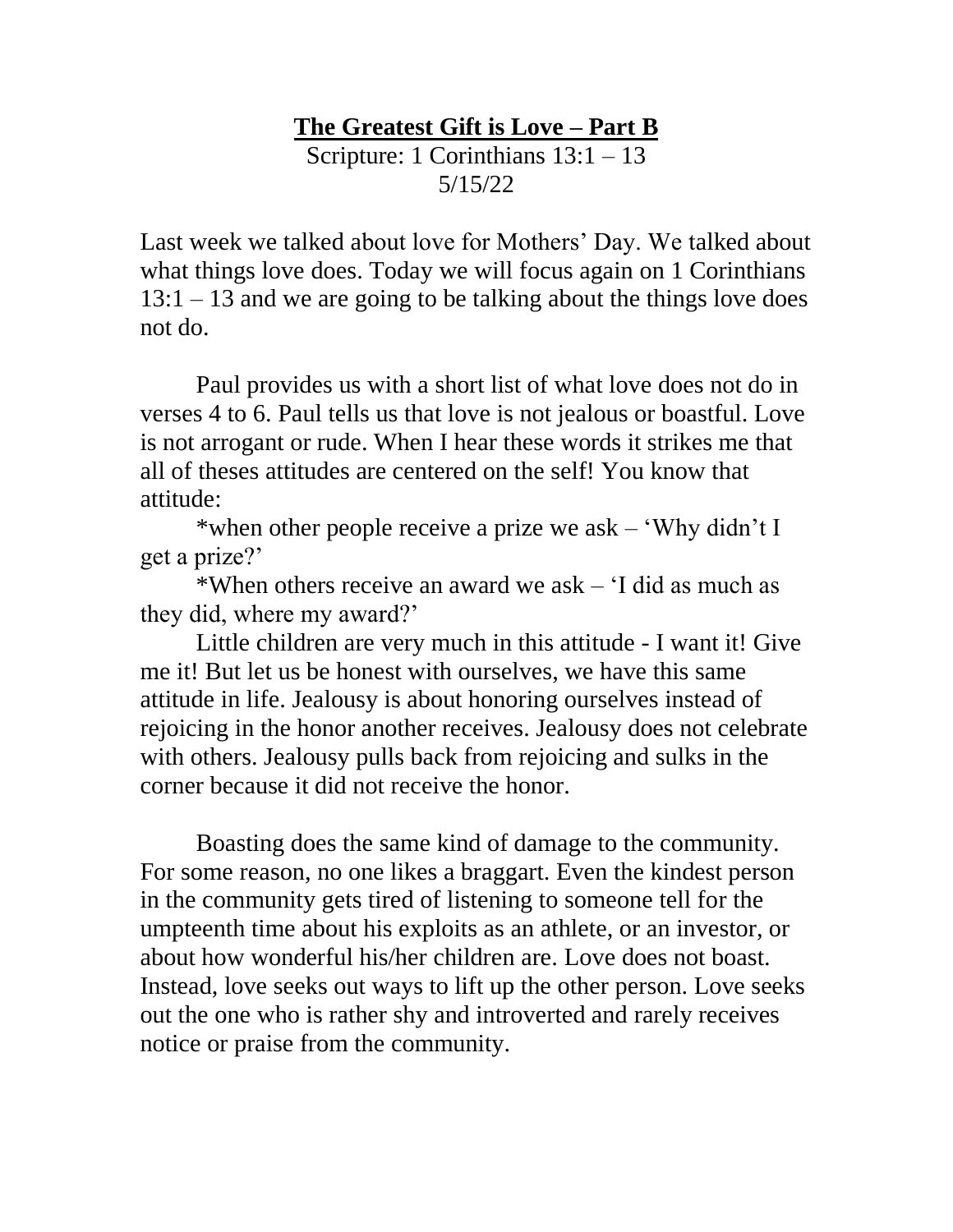In a similar fashion, love is not arrogant. Love does not put other people down. Instead love seeks to build up. I believe this is the one we have been struggling as a nation for the past few years. During our difficulty within our nation, we have found ourselves tearing down our brothers & sisters in Christ instead of build them up. Love does not appear in the loudest voice calling other people names and saying how smart one is while calling others dumb. Let us not be arrogant! Let our national leaders not be arrogant!

Love is not rude Love does not run over others in conversation. Love never interrupts another when he/she is making a point. Love does not push for its own advantage but seeks to give others a chance.

None of this means that love is a push over! Love does not mean that a Christian is a second class citizen because he/she is a wimp. Love is, in fact, strong! It takes a stronger person to be kind than to be rude many times!

Love does not insist on its own way. Love does not seek an advantage. This is amazing in a world where we all want what we want when we want it with no questions asked. The kind of love Paul describes does not insist on having its own way because love is a gift from God, through the Holy Spirit.

God leaves us free to make our own choices. We have freedom of choice! Freedom of choice is both a blessing and a curse! We have the choice to rebel against the divine will.

Parents with little children have a glimpse of what rebellion is like when one of their children wants his own way and says no to the parent. Often wise parents stand back and allow their children to make choices that they would not consider good ones. This is hard to do sometimes! However, our love for our children does not insist that they be just like us.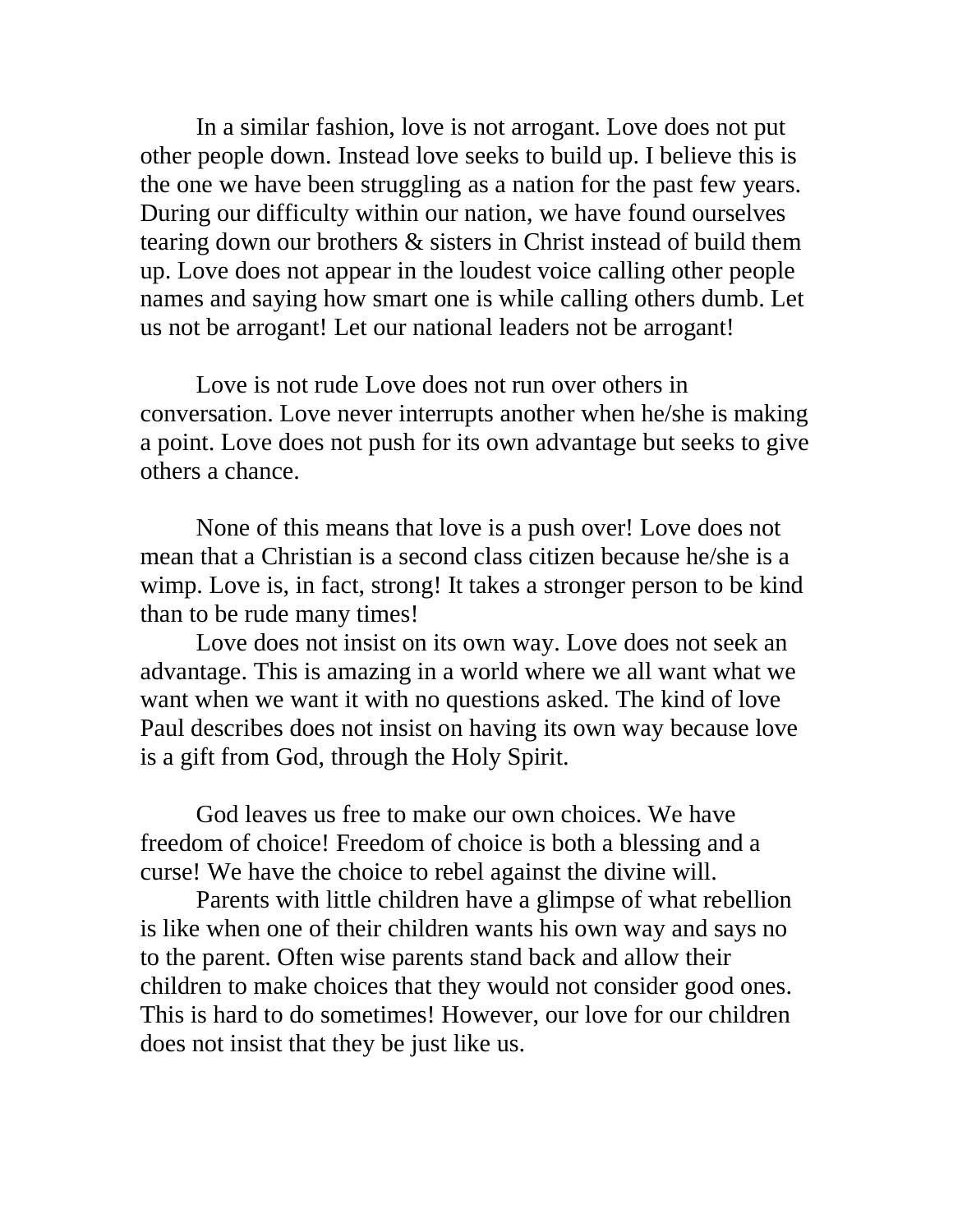The key to all Paul has said in our passage is this – Love lasts! Or as Paul stated – Love never fails!

And Paul concludes his passage on love with these words – 'Now faith, hope, and love remain, of these three things; the greatest of these is love!'

 These are the three great pillars of our relationship to God faith, hope, and love. These are the three great pillars of our relationship with the world - faith, hope, and love. These are the three great pillars of our relationship with each other - faith, hope, and love.

The greatest of these pillars is LOVE!

Let us conclude this message with this – God is love!

 God is love in creation. His voice is in the air. We see God in the rising and setting of the sun. We see God in the singing of birds and in the love of human hearts. The voice and love of God is in nature.

 God is love in his wisdom. God created us out of his overflowing love and goodness. God made us able to receive all the blessedness which he has ordained for us. God's love is in his great heart!

 God is love in his power. The whole world moves to God's great will because for in God all things were created, both in heaven and earth and both invisible and visible. All things have been created through him and for him.

 God is love in his holiness. God walks and talks with mankind. God shows us the path in which we must walk in order to enjoy the happiness he has ordained for us.

 And finally, God is love in his justice. God showed to humanity that compliance with his will would always mean eternal bliss and unspeakable joy, life, and knowledge forever. But if we fail to comply, God is always there to give us forgiveness.